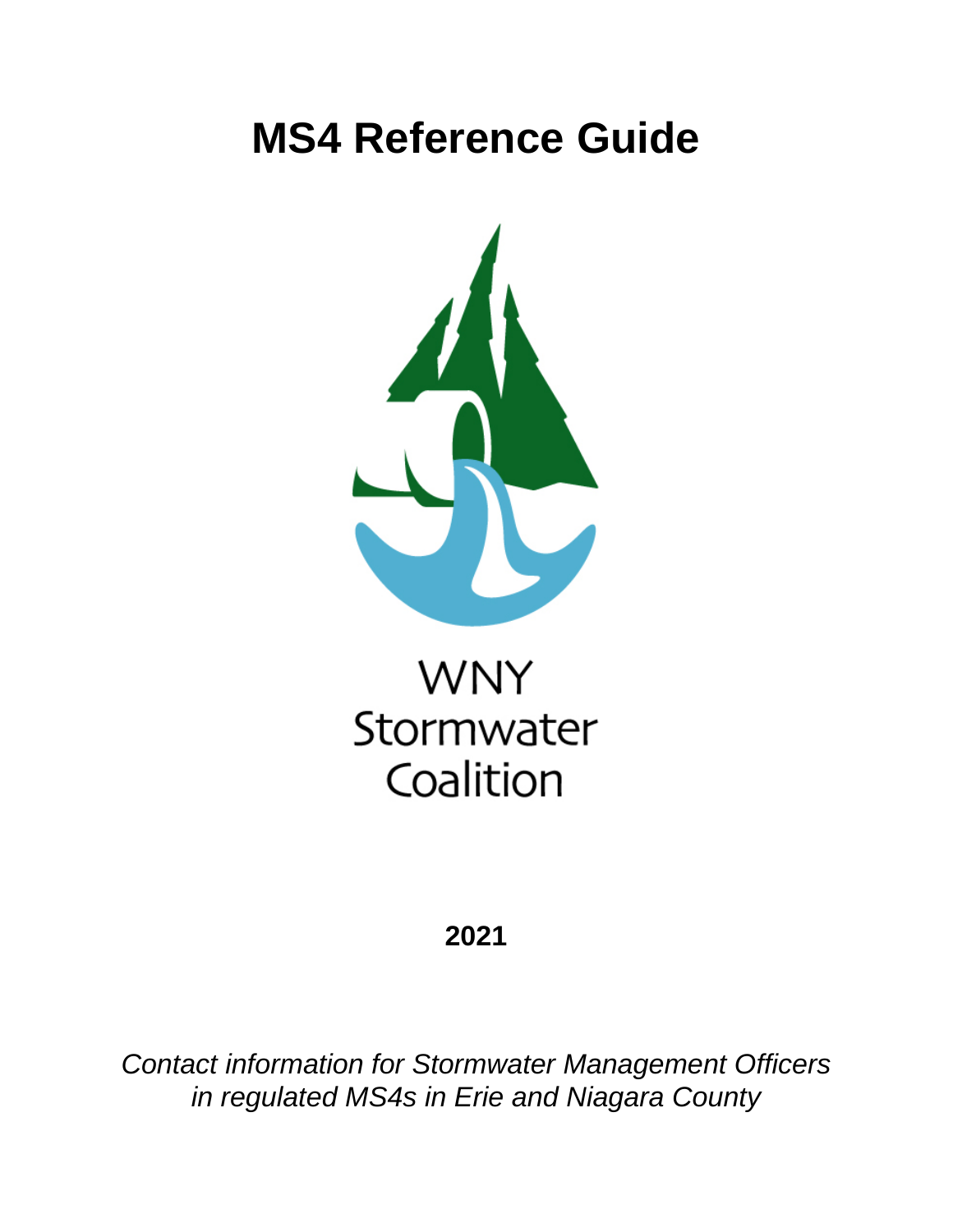| <b>MUNICIPALITY</b>      | <b>STORMWATER MANAGEMENT</b><br><b>OFFICER</b>                                                                                                                                                | <b>WNY STORMWATER</b><br><b>COALITION CONTACT</b> |
|--------------------------|-----------------------------------------------------------------------------------------------------------------------------------------------------------------------------------------------|---------------------------------------------------|
| <b>ERIE COUNTY</b>       |                                                                                                                                                                                               |                                                   |
| <b>Village of Alden</b>  | Keith A. Sitzman, Superintendent DPW<br>Village of Alden<br>13336 Broadway<br>Alden, NY 14004<br>(716) 937-7392 - (Office)<br>ksitzman@rochester.rr.com                                       | Keith A. Sitzman                                  |
| <b>Town of Alden</b>     | Chris Snyder, Code Enforcement Officer<br>Town of Alden<br>3311 Wende Road<br>Alden, NY 14004<br>(716) 937-6969 - Ext #4 (Office)<br>(716) 937-9269 - (Fax)<br>building@alden.erie.gov        | Chris Snyder, Code Enforcement Officer            |
| <b>Town of Amherst</b>   | Vaishali Reberholt, P.E.<br><b>Town of Amherst</b><br>1100 North Forest Road<br>Williamsville, NY 14221<br>(716) 631-7154 - (Office)<br>(716) 631-7222 - (Fax)<br>vreberholt@amherst.ny.us    | Vaishali Reberholt, P.E.                          |
| <b>Village of Angola</b> | Jack Krajacic<br>Village of Angola<br>41 Commercial Street<br>Angola, NY 14006<br>(716) 549-5460 - (Office)<br>(716) 481-5630 - (Cell)<br>angoladpw@verizon.net<br>plowman35@netzero.net      | Jack Krajacic                                     |
| <b>Town of Aurora</b>    | William Kramer, Code Enforcement Officer<br>Town of Aurora<br>575 Oakwood Avenue<br>East Aurora, NY 14052<br>(716) 652-7591 - (Office)<br>(716) 652-3507 - (Fax)<br>building@townofaurora.com | <b>William Kramer</b>                             |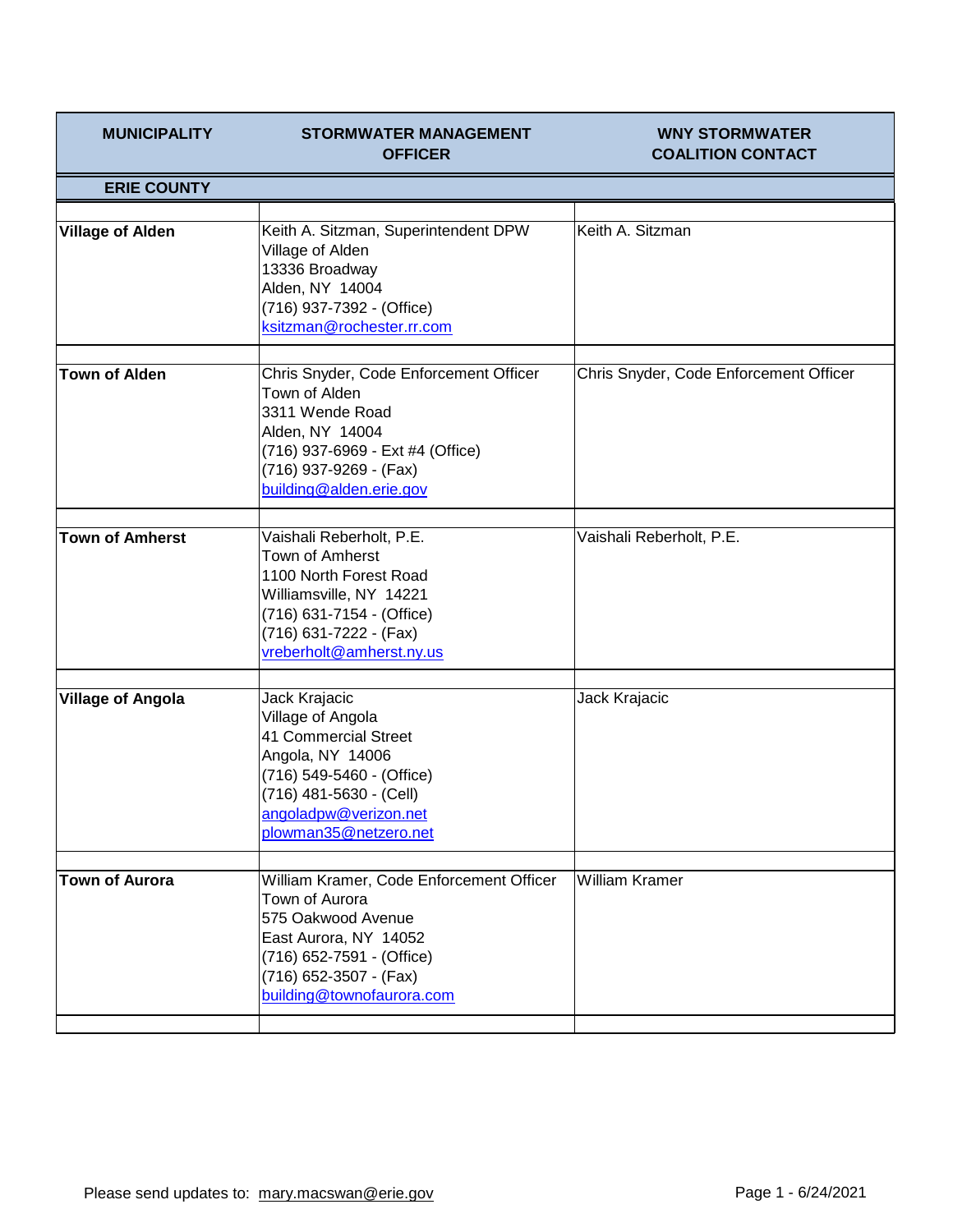| <b>MUNICIPALITY</b>            | <b>STORMWATER MANAGEMENT</b><br><b>OFFICER</b>                                                                                                                                                                                                                                                | <b>WNY STORMWATER</b><br><b>COALITION CONTACT</b>                                                                                                                                    |
|--------------------------------|-----------------------------------------------------------------------------------------------------------------------------------------------------------------------------------------------------------------------------------------------------------------------------------------------|--------------------------------------------------------------------------------------------------------------------------------------------------------------------------------------|
| <b>Village of Blasdell</b>     | Janet L. Plarr, Village Clerk<br>Village of Blasdell<br>121 Miriam Avenue<br>Blasdell, NY 14219<br>(716) 822-1921 - (Office)<br>(716) 822-7127 - (Fax)<br>voboffice@aol.com                                                                                                                   | Sheila Ransbottom, P.E.<br>Wendel<br>375 Essjay Road<br>Williamsville, NY 14221<br>(716) 688-0766 - (Office)<br>(716) 625-6825 - (Fax)<br>sransbottom@wendelcompanies.com            |
| <b>Town of Boston</b>          | William Ferguson<br><b>Code Enforcement Officer</b><br>8500 Boston State Road<br>Boston, NY 14025<br>(716) 941-6113 Ext. 11 - (Office)<br>(716) 941-6116 (Fax)                                                                                                                                | <b>TBD</b>                                                                                                                                                                           |
| <b>Buffalo Sewer Authority</b> | Rosaleen Nogle, P.E.*, PMP, CPSWQ,<br>CPESC, CPMSM, ENV SP<br><b>Associate Engineer</b><br><b>Chief of Sewer Maintenance</b><br><b>Buffalo Sewer Authority</b><br>90 West Ferry Street<br>Buffalo, NY 14213<br>(716) 851-4664 Ext. 5501<br>rnogle@buffalosewer.org<br>*IL, MA, MD, NY, OH, PA | Regina Harris<br><b>Buffalo Sewer Authority</b><br>1038 City Hall<br>65 Niagara Square<br>Buffalo, NY 14202<br>(716) 851-4664<br>rharris@buffalosewer.org                            |
| <b>Town of Cheektowaga</b>     | Patrick Bowen, P.E., Town Engineer<br>Town of Cheektowaga<br>275 Alexander Avenue<br>Cheektowaga, NY 14211<br>(716) 897-7288 - (Office)<br>(716) 418-7689 - (Fax)<br>pbowen@tocny.org                                                                                                         | Patrick Bowen, P.E., Town Engineer                                                                                                                                                   |
| <b>Town of Clarence</b>        | Tim Lavocat, P.E., Town Engineer<br>6221 Goodrich Road<br>Clarence Center, NY 14032<br>(716) 741-8952 - (Office)<br>(716) 407-8915 - (Fax)<br>tlavocat@clarence.ny.us                                                                                                                         | Joseph Lancellotti<br>6221 Goodrich Road<br>Clarence Center, NY 14032<br>(716) 741-8952 - (Office)<br>(716) 407-8915 - (Fax)<br>jlancellotti@clarence.ny.us                          |
| <b>Village of Depew</b>        | Ken Pyc, General Crew Chief<br>Village of Depew<br>85 Manitou Street<br>Depew, NY 14043<br>(716) 683-5700 (x120)<br>(716) 683-9278 - (Fax)<br>kpyc@villageofdepew.org                                                                                                                         | Camie Jarrell, P.E.<br><b>GHD Engineering</b><br>285 Delaware Avenue, Suite 500<br>Buffalo, NY 14202<br>(716) 856-2142 - (Office)<br>(716) 856-2160 - (Fax)<br>camie.jarrell@ghd.com |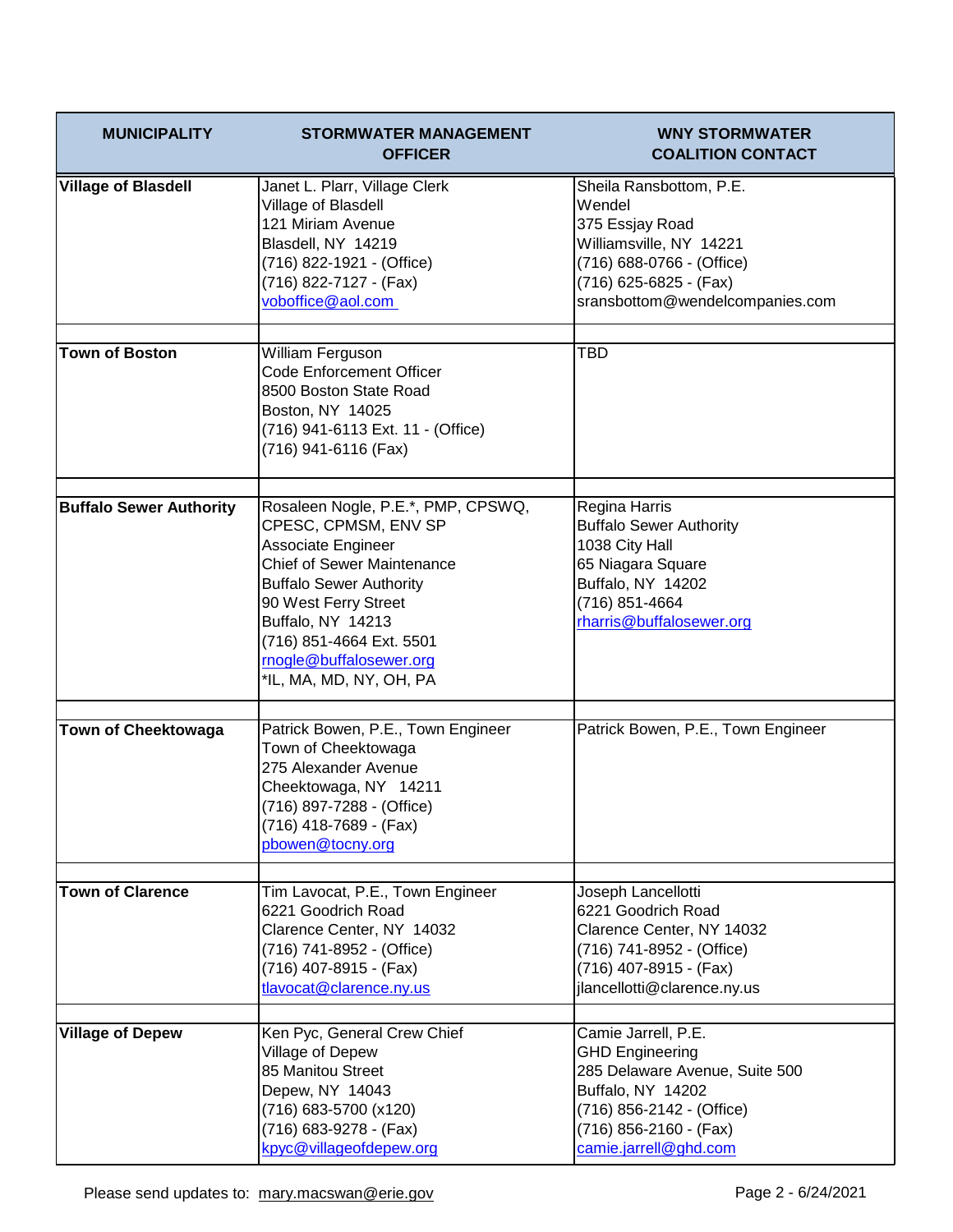| <b>MUNICIPALITY</b>                     | <b>STORMWATER MANAGEMENT</b><br><b>OFFICER</b>                                                                                                                                                    | <b>WNY STORMWATER</b><br><b>COALITION CONTACT</b>                                                                                                                                                              |
|-----------------------------------------|---------------------------------------------------------------------------------------------------------------------------------------------------------------------------------------------------|----------------------------------------------------------------------------------------------------------------------------------------------------------------------------------------------------------------|
| <b>Village of</b><br><b>East Aurora</b> | <b>Elizabeth Cassidy</b><br>Town of Aurora Building Department<br>575 Oakwood Avenue<br>East Aurora, NY 14052<br>(716) 652-7591 - (Office)<br>(716) 652-3507 - (Fax)<br>building@townofaurora.com | Elizabeth Cassidy                                                                                                                                                                                              |
| <b>Town of Eden</b>                     | Ronald Maggs<br>Superintendent of Highways<br>Town of Eden<br>8197 N. Main Street<br>Eden, NY 14057<br>(716) 992-3823 - (Office)<br>(716) 992-2787 - (Fax)<br>highway@edenny.gov                  | Ronald Maggs<br>Superintendent of Highways                                                                                                                                                                     |
| <b>Town of Elma</b>                     | Jim Wyzykiewicz, Town Engineer<br>Town of Elma<br>1600 Bowen Road<br>Elma, NY 14059<br>(716) 652-6779 - (Office)<br>(716) 652-9601 - (Fax)<br>office@stonymfg.com                                 | Jim Wyzykiewicz                                                                                                                                                                                                |
| <b>Town of Evans</b>                    | Mary Hosler, Town Supervisor<br>Town of Evans<br>8787 Erie Road<br>Angola, NY 14006<br>(716) 549-5787 - (Office)<br>supervisor@townofevans.org                                                    | <b>Building Department</b><br>Town of Evans<br>8787 Erie Road<br>Angola, NY 14006<br>(716) 549-5753 - (Office)<br>@townofevans.org                                                                             |
| <b>Town of Grand Island</b>             | Robert H. Westfall, P.E.<br>Town of Grand Island<br>2255 Baseline Road<br>Grand Island, NY 14072<br>(716) 773-9600 Ext. 639 - (Office)<br>(716) 773-9618 - (Fax)<br>jwhitney@grand-island.ny.us   | Lynn M. Dingey, Assistant Civil Engineer<br>Town of Grand Island<br>2255 Baseline Road<br>Grand Island, NY 14072<br>(716) 773-9600 Ext. 626 - (Office)<br>(718) 773-9618 - (Fax)<br>ldingey@grand-island.ny.us |
| <b>Town of Hamburg</b>                  | Tom Lardo<br>Town of Hamburg Engineering Dept.<br>6100 South Park Avenue<br>Hamburg, NY 14075<br>(716) 649-6111 x2354 - (Office)<br>tlardo@townofhamburgny.com                                    | Camie Jarrell, P.E.<br><b>GHD Engineering</b><br>285 Delaware Avenue, Suite 500<br>Buffalo, NY 14202<br>(716) 856-2142 - (Office)<br>(716) 856-2160 - (Fax)<br>camie.jarrell@ghd.com                           |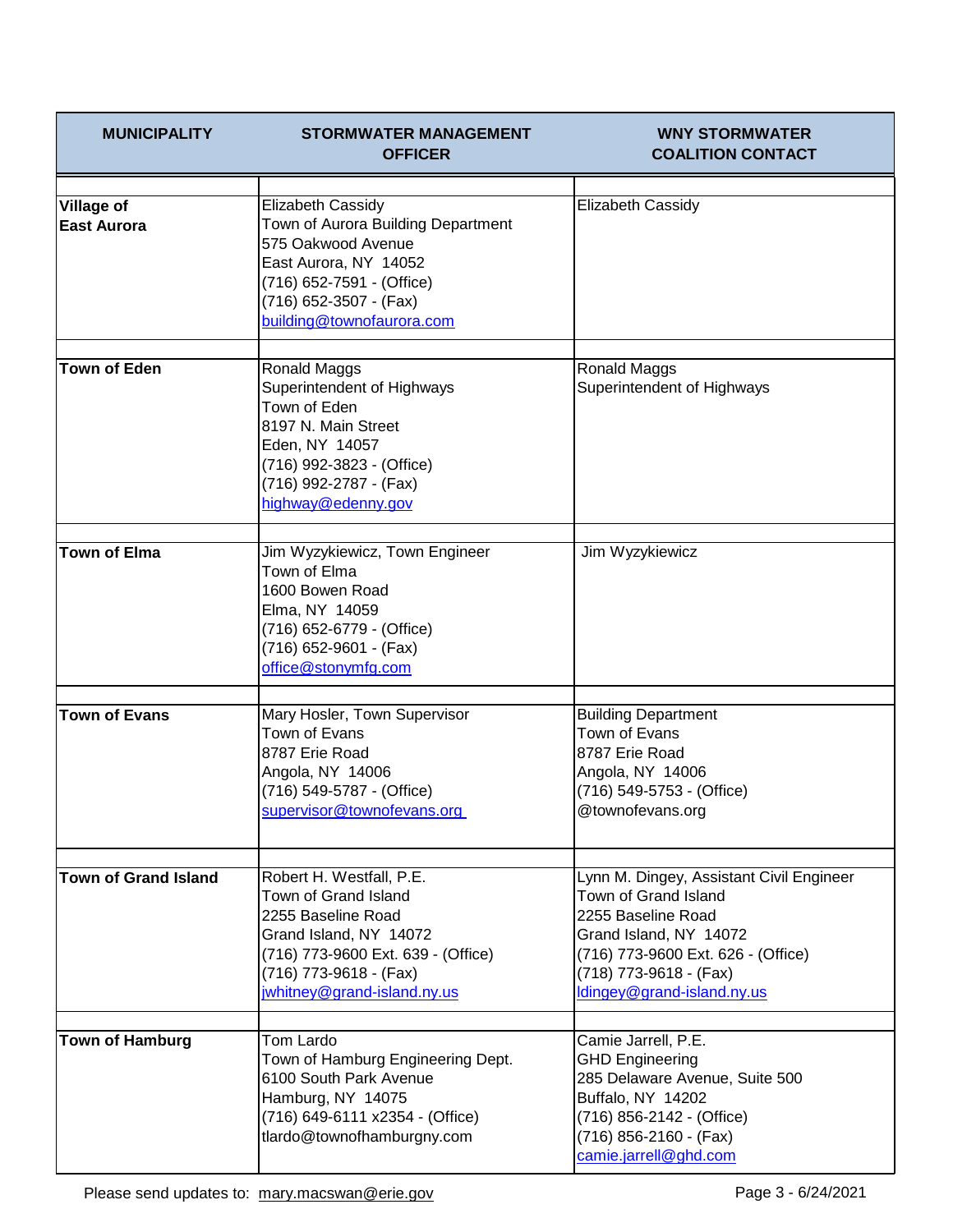| <b>MUNICIPALITY</b>                      | <b>STORMWATER MANAGEMENT</b><br><b>OFFICER</b>                                                                                                                                                      | <b>WNY STORMWATER</b><br><b>COALITION CONTACT</b>                                                                                                                                 |
|------------------------------------------|-----------------------------------------------------------------------------------------------------------------------------------------------------------------------------------------------------|-----------------------------------------------------------------------------------------------------------------------------------------------------------------------------------|
| <b>Village of Hamburg</b>                | Marc Shuttleworth, Superintendent<br>Village of Hamburg<br>100 Main Street<br>Hamburg, NY 14075-4988<br>(716) 649-4953 - (Office)<br>(716) 649-0406 - (Fax)<br>buffmarc@aol.com                     | David Britton, P.E.<br><b>GHD Engineering</b><br>285 Delaware Avenue, Suite 500<br>Buffalo, NY 14202<br>(716) 856-2142 - Office<br>(716) 856-2160 - (Fax)<br>dave.britton@ghd.com |
| <b>Village of Kenmore</b>                | David Root, Superintendent<br>Village of Kenmore DPW<br>2378 Elmwood Avenue<br>Kenmore, NY 14217<br>(716) 875-0527 - (Office)<br>droot@vi.kenmore.ny.us                                             | David Root, Superintendent                                                                                                                                                        |
| <b>City of Lackawanna</b>                | <b>Scott Hayes</b><br><b>Code Enforcement Officer</b><br>City of Lackawanna<br>714 Ridge Road<br>Lackawanna, NY 14218<br>(716) 827-6403<br>shayes@lackny.com                                        | Scott Hayes<br><b>Code Enforcement Officer</b>                                                                                                                                    |
| <b>Village of Lancaster</b>              | William Cansdale, Superintendent<br>Village of Lancaster DPW<br>5200 Broadway<br>Lancaster, NY 14086<br>(716) 683-1028, Ext. #302 - (Office)<br>(716) 683-1029 - (Fax)<br>supt@lancastervillage.org | Jonathan Watts, P.E.<br>Watts Engineering & Architecture<br>95 Perry Street, Suite 300<br>Buffalo, NY 14203<br>(716) 206-5170 (Office)<br>jwatts@watts-ae.com                     |
| <b>Town of Lancaster</b>                 | <b>Matt Fischione</b><br>Town of Lancaster Building Dept.<br>21 Central Avenue<br>Lancaster, NY 14086<br>(716) 684-4171 - (Office)<br>(716) 685-5317 - (Fax)<br>mfischione@lancasterny.gov          | Ed Schiller, P.E.<br>William Schutt & Associates, PC<br>37 Central Avenue<br>Lancaster, NY 14086<br>(716) 683-5961 - (Office)<br>(716) 683-0169 - (Fax)<br>eschiller@wmschutt.com |
| <b>Village of</b><br><b>Orchard Park</b> | <b>Emery Wittmeyer</b><br>Manager of Public Works<br>Village of Orchard Park<br>4295 South Buffalo Street<br>Orchard Park, NY 14127<br>(716) 662-3866<br>dpw@orchardparkvillage.org                 | <b>Emery Wittmeyer</b>                                                                                                                                                            |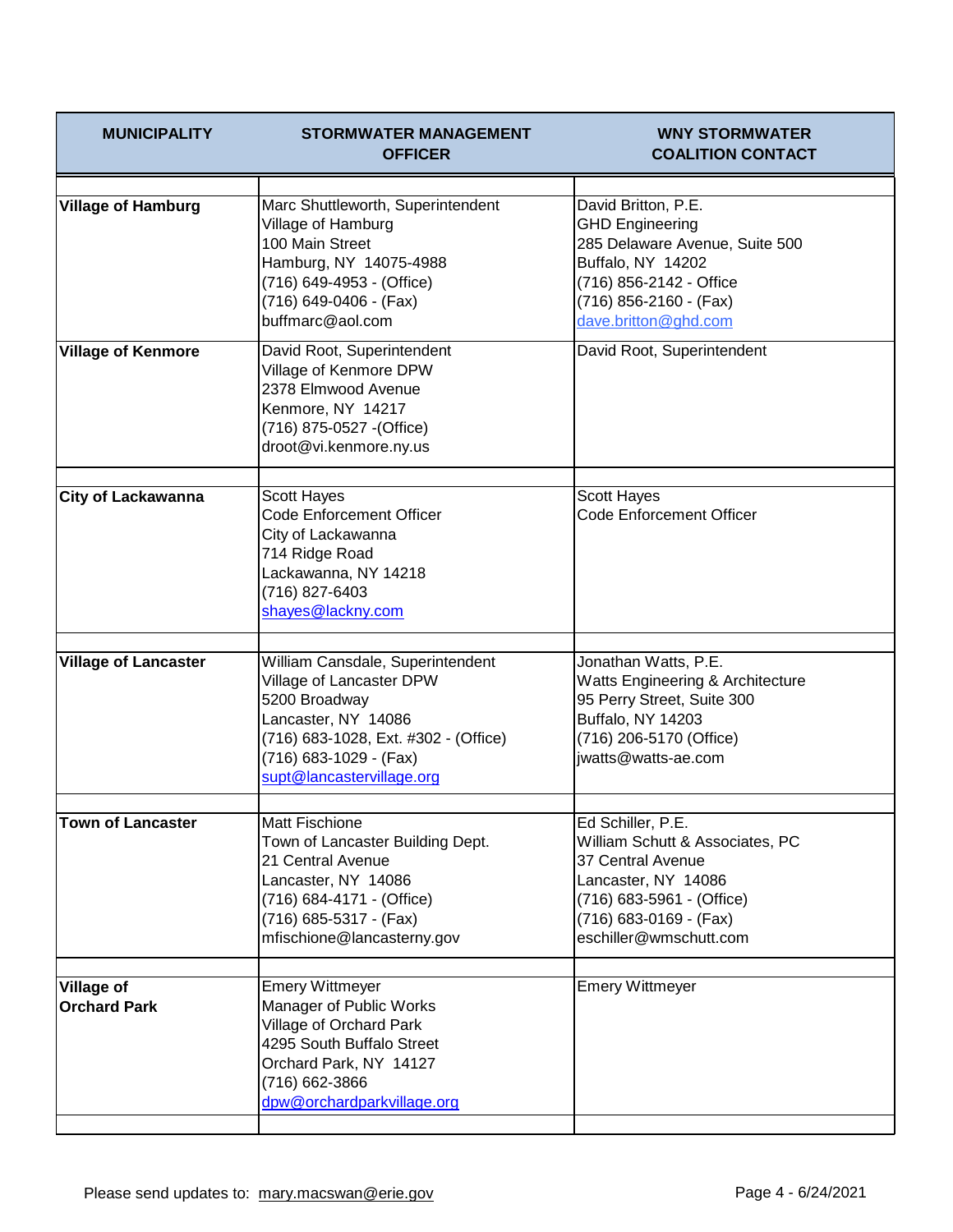| <b>MUNICIPALITY</b>             | <b>STORMWATER MANAGEMENT</b><br><b>OFFICER</b>                                                                                                                                                                      | <b>WNY STORMWATER</b><br><b>COALITION CONTACT</b>                                                                                                                                                  |
|---------------------------------|---------------------------------------------------------------------------------------------------------------------------------------------------------------------------------------------------------------------|----------------------------------------------------------------------------------------------------------------------------------------------------------------------------------------------------|
| Town of<br><b>Orchard Park</b>  | Wayne L. Bieler, P.E.<br>Town of Orchard Park<br>4295 South Buffalo Street<br>Orchard Park, NY 14127<br>(716) 662-6425 Ext. 1801 - (Office)<br>(716) 662-6488 - (Fax)<br>bielerw@orchardparkny.org                  | Richard J. Mrugalski<br><b>Principal Engineering Assistant</b><br>295 South Buffalo Street<br>Orchard Park, NY 14127<br>(716) 662-6425 (Office)<br>(716) 662-6488 (Fax)<br>openg@orchardparkny.org |
| <b>Village of Sloan</b>         | Thomas Ferrucci, Mayor<br>Village of Sloan<br>425 Reiman Street<br>Sloan, NY 14212<br>(716) 897-1560 - (Office)<br>sloanny@roadrunner.com                                                                           | Ed Schiller, P.E.<br>William Schutt & Associates, PC<br>37 Central Avenue<br>Lancaster, NY 14086<br>(716) 683-5961 - (Office)<br>(716) 683-0169 - (Fax)<br>eschiller@wmschutt.com                  |
| <b>City of Tonawanda</b>        | <b>Brian Doyle</b><br>City of Tonawanda<br>200 Niagara Street<br>Tonawanda, NY 14150<br>(716) 695-8624 - (Office)<br>(716) 743-8870 - (Fax)<br>assistantengineer@tonawandacity.com                                  | <b>Brian Doyle</b>                                                                                                                                                                                 |
| <b>Town of Tonawanda</b>        | David Decker<br>Town of Tonawanda<br>2919 Delaware Avenue<br>Municipal Building, Room 20<br>Kenmore, NY 14217<br>(716) 877-8805 - (Office)<br>(716) 871-8841 - (Fax)<br>ddecker@tonawanda.ny.us                     | David Decker                                                                                                                                                                                       |
| <b>Town of West Seneca</b>      | David H. Johnson, CPESC, CPSWQ<br><b>Clark Patterson Lee</b><br>26 Mississippi Street<br>Buffalo, NY 14203<br>(716) 218-4735 (Office)<br>(716) 517-0047 (Cell)<br>DHJohnson@ClarkPatterson.com                      | David H. Johnson, CPESC, CPSWQ                                                                                                                                                                     |
| <b>Village of Williamsville</b> | Ben Vilonen<br>Department of Public Works<br>Village of Williamsville<br>5565 Main Street<br>Williamsville, NY 14221<br>(716) 632-5009 - (Office)<br>(716) 632-0128 - (Fax)<br>bvilonen@village.williamsville.ny.us | Ed Schiller, P.E.<br>William Schutt & Associates, PC<br>37 Central Avenue<br>Lancaster, NY 14086<br>(716) 683-5961 - (Office)<br>(716) 683-0169 - (Fax)<br>eschiller@wmschutt.com                  |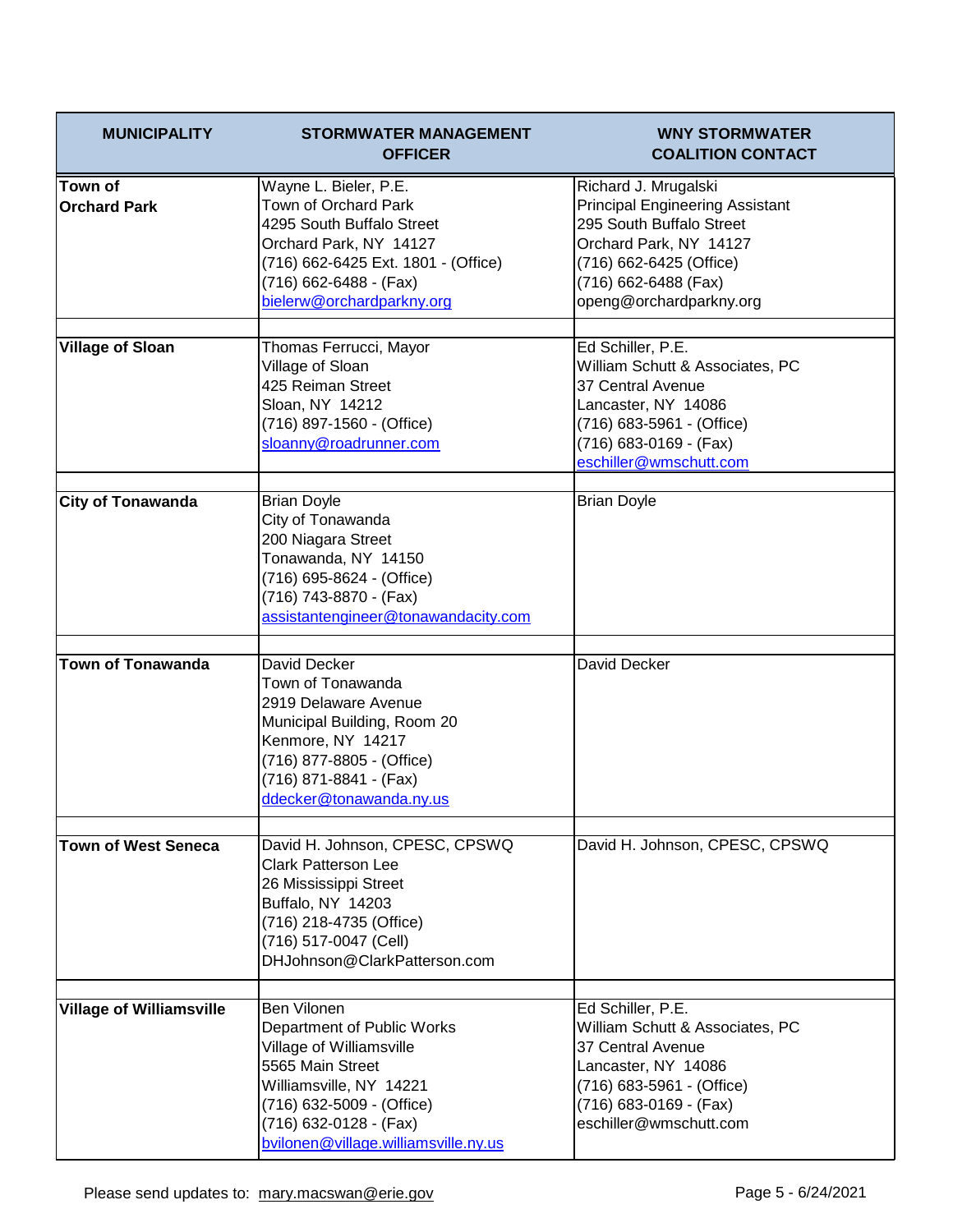| <b>MUNICIPALITY</b>                              | <b>STORMWATER MANAGEMENT</b><br><b>OFFICER</b>                                                                                                                                  | <b>WNY STORMWATER</b><br><b>COALITION CONTACT</b>                                                                                                                       |
|--------------------------------------------------|---------------------------------------------------------------------------------------------------------------------------------------------------------------------------------|-------------------------------------------------------------------------------------------------------------------------------------------------------------------------|
| <b>Erie County Department</b><br>of Public Works | Brian Rose, P.E.<br><b>Erie County DPW</b><br>95 Franklin Street, 14th Floor<br>Buffalo, NY 14202<br>(716) 858-2079 - (Office)<br>Brian.Rose@erie.gov                           | Brian Rose, P.E.                                                                                                                                                        |
| <b>Erie County</b><br><b>Sewer District #6</b>   | Matt Salah, P.E.<br>ECDEP/DSM - Room 1034<br>95 Franklin Street<br>Buffalo, NY 14202<br>(716) 858-6990 - (Office)<br>Matt.Salah@erie.gov                                        | Lorenzo Quebral<br>ECDEP/DSM - Room 1034<br>95 Franklin Street<br>Buffalo, NY 14202<br>(716) 858-6974 - (Office)<br>lorenzo.quebral@erie.gov                            |
|                                                  | <b>NIAGARA COUNTY</b>                                                                                                                                                           |                                                                                                                                                                         |
|                                                  |                                                                                                                                                                                 |                                                                                                                                                                         |
| <b>Town of Cambria</b>                           | Wright Ellis, Town Supervisor<br>4160 Upper Mountain Road<br>Sanborn, NY 14132<br>(716) 433-8523 - (Office)<br>(716) 433-7164 - (Fax)<br>supervisor@townofcambria.com           | Tim Zuber, P.E.<br>Wendel<br>375 Essjay Road, Suite 200<br>Williamsville, NY 14221<br>(716) 688-0766 - (Office)<br>(716) 625-6825 - (Fax)<br>tzuber@wendelcompanies.com |
| <b>Town of Lewiston</b>                          | <b>Chris McAuliffe</b><br>1375 Ridge Road<br>Lewiston, NY 14092<br>(716) 754-8213 Ext. 225- (Office)<br>(716) 754-2189 - (Fax)<br>cmcauliffe@townoflewiston.us                  | <b>Timothy Masters</b><br>1375 Ridge Road<br>Lewiston, NY 14092<br>(716) 754-8213 Ext. 225- (Office)<br>(716) 754-2189 - (Fax)<br>tmasters@townoflewiston.us            |
| <b>Village of Lewiston</b>                       | Larry Wills<br>Village of Lewiston DPW<br>892 Swan Street<br>Lewiston, NY 14092<br>(716) 754-8331 - (Office)<br>(716) 754-2703 - (Fax)<br>lwills@villageoflewiston.com          | Larry Wills                                                                                                                                                             |
| <b>Town of Lockport</b>                          | <b>Brian Belson</b><br>Town of Lockport Building/Zoning<br>6200 Robinson Rd.<br>Lockport, NY 14094<br>(716) 439-9520 (Office)<br>(716) 439-9532 (Fax)<br>b_belson@elockport.com | Rob Klavoon, P.E.<br>Wendel<br>375 Essjay Road<br>Williamsville, NY 14221<br>(716) 688-0766 - (Office)<br>(716) 625-6825 - (Fax)<br>rklavoon@wendelcompanies.com        |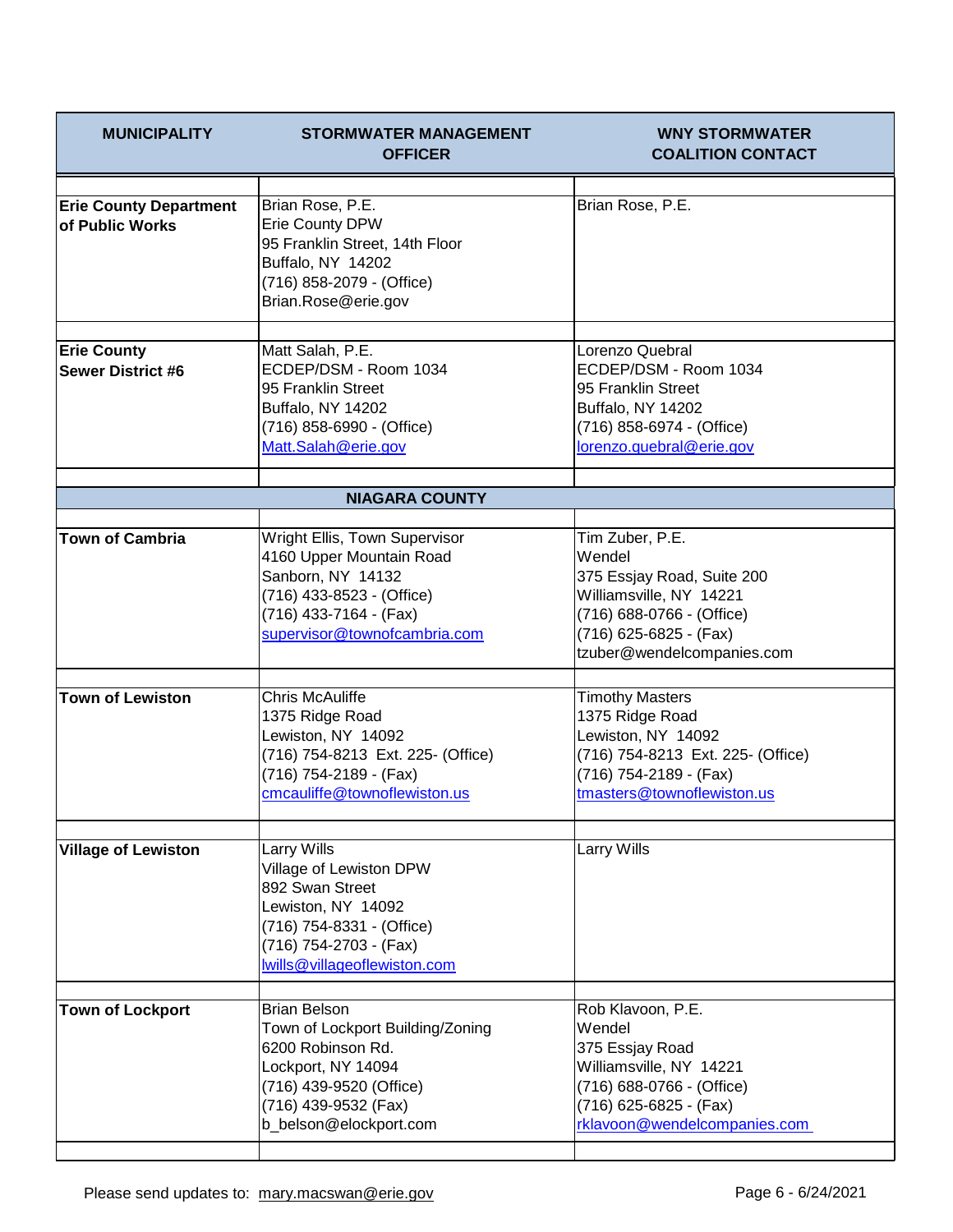| <b>MUNICIPALITY</b>                        | <b>STORMWATER MANAGEMENT</b><br><b>OFFICER</b>                                                                                                                                                                       | <b>WNY STORMWATER</b><br><b>COALITION CONTACT</b>                                                                                                                                                                                                                                                                                                                         |
|--------------------------------------------|----------------------------------------------------------------------------------------------------------------------------------------------------------------------------------------------------------------------|---------------------------------------------------------------------------------------------------------------------------------------------------------------------------------------------------------------------------------------------------------------------------------------------------------------------------------------------------------------------------|
| <b>Niagara County</b>                      | Norman Allen, P.E.<br>Deputy Commissioner - Engineering<br>Niagara County DPW<br>59 Park Avenue<br>Lockport, New York 14094<br>(716) 439-7250 - (Office)<br>(716) 439-7245 - (Fax)<br>Norman.Allen@niagaracounty.com | <b>Brian Doyle</b><br>City of Tonawanda<br>200 Niagara Street<br>Tonawanda, NY 14150<br>(716) 695-8624 - (Office)<br>(716) 743-8870 - (Fax)<br>assistantengineer@tonawandacity.com<br>Brian.Doyle@niagaracounty.com                                                                                                                                                       |
| <b>Town of Niagara</b>                     | Charles Haseley, Building Inspector<br>Town of Niagara<br>7105 Lockport road<br>Niagara Falls, New York 14305<br>(716) 297-2150 x125<br>chaseley@townofniagara.com                                                   | Camie Jarrell, P.E.<br><b>GHD Engineering</b><br>285 Delaware Avenue, Suite 500<br>Buffalo, NY 14202<br>(716) 856-2142 - (Office)<br>(716) 856-2160 - (Fax)<br>camie.jarrell@ghd.com                                                                                                                                                                                      |
| <b>Niagara Falls</b><br><b>Water Board</b> | Doug Williamson, P.E.<br>Niagara Falls Water Board<br>5815 Buffalo Avenue<br>Niagara Falls, NY 14304<br>(716) 283-9770 Ext. #229 - (Office)<br>dwilliamson@nfwb.org                                                  | Doug Williamson, P.E.                                                                                                                                                                                                                                                                                                                                                     |
|                                            |                                                                                                                                                                                                                      |                                                                                                                                                                                                                                                                                                                                                                           |
| <b>City of North Tonawanda</b>             | Chelsea Spahr, P.E.<br>North Tonawanda City Engineer<br>216 Payne Avenue<br>North Tonawanda, NY 14120<br>(716) 695-8565<br>cspahr@northtonawanda.org                                                                 | Jaime M. Davidson, P.E.<br>JM Davidson Engineering, D.P.C.<br>613 Fairmont Avenue<br>North Tonawanda, NY 14120<br>(716) 912-1423<br>jdavidson@jmdavidsoneng.com                                                                                                                                                                                                           |
| <b>Town of Pendleton</b>                   | Ron Diedrich<br><b>Code Enforcement Officer</b><br>Town of Pendleton<br>6640 Campbell Blvd.<br>Lockport, NY 14094<br>(716) 625-8833<br>rdiedrich@pendletonny.us                                                      | David Britton, P.E.<br><b>GHD Engineering</b><br>285 Delaware Avenue, Suite 500<br>Buffalo, NY 14202<br>(716) 856-2142 - Office<br>(716) 856-2160 - (Fax)<br>dave.britton@ghd.com<br>Camie Jarrell, P.E.<br><b>GHD Engineering</b><br>285 Delaware Avenue, Suite 500<br>Buffalo, NY 14202<br>(716) 856-2142 - (Office)<br>(716) 856-2160 - (Fax)<br>camie.jarrell@ghd.com |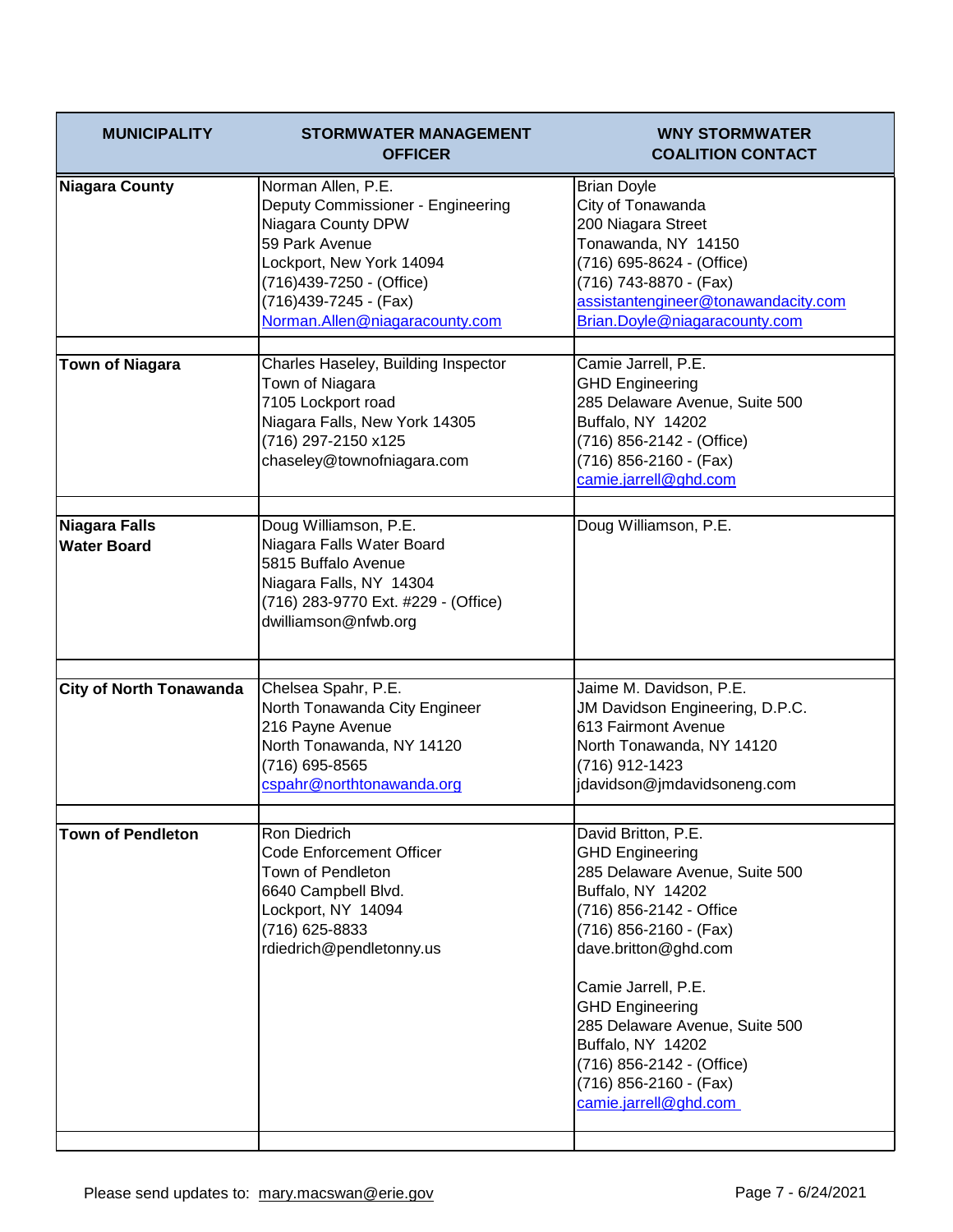| <b>MUNICIPALITY</b>                                        | <b>STORMWATER MANAGEMENT</b><br><b>OFFICER</b>                                                                                                                                     | <b>WNY STORMWATER</b><br><b>COALITION CONTACT</b>                                                                                                                       |
|------------------------------------------------------------|------------------------------------------------------------------------------------------------------------------------------------------------------------------------------------|-------------------------------------------------------------------------------------------------------------------------------------------------------------------------|
| <b>Town of Porter</b>                                      | <b>Glenn Caverly</b><br><b>Stormwater Officer</b><br>3265 Creek Rd<br>Youngstown, New York 14174<br>(716) 745-3730<br>porterbookkeeper@roadrunner.com                              | <b>Glenn Caverly</b>                                                                                                                                                    |
| <b>Town of Wheatfield</b>                                  | Louis Anastasi<br>2800 Church Road<br>Niagara Falls, NY 14304<br>(716) 694-1026 - (Office)<br>louisa@wheatfield.ny.us                                                              | Tim Zuber, P.E.<br>Wendel<br>375 Essjay Road, Suite 200<br>Williamsville, NY 14221<br>(716) 688-0766 - (Office)<br>(716) 625-6825 - (Fax)<br>tzuber@wendelcompanies.com |
| <b>Village of Youngstown</b>                               | John Stevens, Code Enforcement<br>Village of Youngstown<br>P.O. Box 168<br>Youngstown, NY 14174<br>(716) 553-2427<br>captjsjr@yahoo.com                                            | <b>John Stevens</b>                                                                                                                                                     |
|                                                            | <b>NON-TRADITIONAL MS4s</b>                                                                                                                                                        |                                                                                                                                                                         |
| <b>State University of New</b><br><b>York at Buffalo</b>   | <b>Brian Foti</b><br><b>Environmental Programs Manager</b><br>University at Buffalo<br>220 Winspear<br>Buffalo, NY 14215<br>(716) 829-3301 - (Office)<br>brianf@buffalo.edu        | <b>Brian Foti</b>                                                                                                                                                       |
|                                                            | <b>Brian McDonald</b>                                                                                                                                                              | <b>Brian McDonald</b>                                                                                                                                                   |
| <b>Niagara Frontier</b><br><b>Transportation Authority</b> | Environmental Engineer, HSEQ<br>Niagara Frontier Transportation Authority<br><b>181 Ellicott Street</b><br>Buffalo, NY 14203<br>(716) 855-7683 (Office)<br>Brian.McDonald@nfta.com |                                                                                                                                                                         |
|                                                            |                                                                                                                                                                                    |                                                                                                                                                                         |